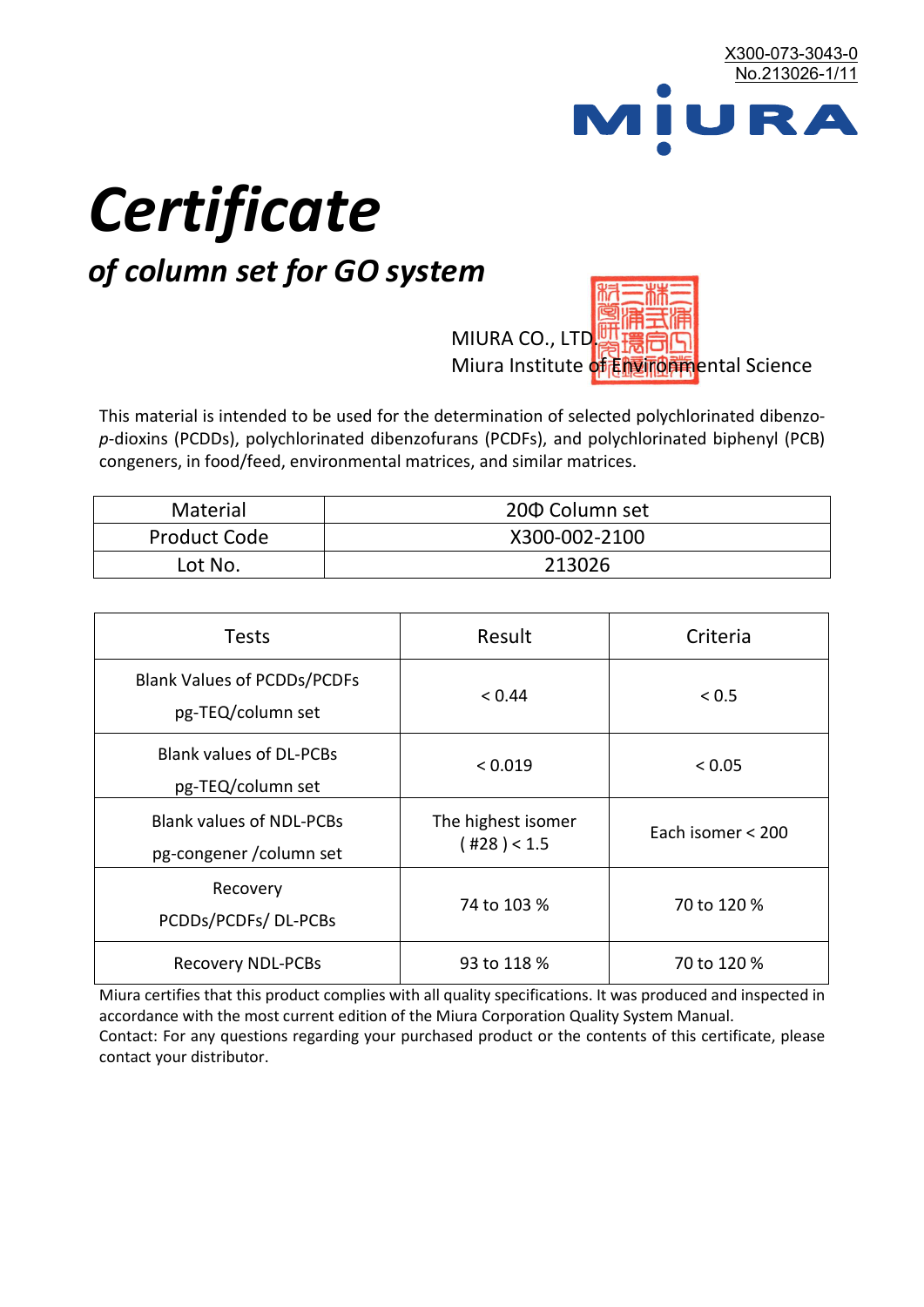### **DESCRIPTIONS**

**Lot Number:** The number mentioned on the labels on the column bag is the lot production number.

**Blank Level Values:** Blank level values, expressed as mass fractions (pg-TEQ per a column set), for selected PCB congeners, PCDD, and PCDF congeners are provided in Table 2. Blank level values are a reference value for which MIURA has the highest confidence in its accuracy, in that all known or suspected sources of bias have been investigated or taken into account (JIS K0311 or JIS K0312).

**Recovery Values (Sample):** Recovery values, expressed as percentages, are provided in Table 3 for selected mass labeled-PCB congeners, and selected mass labeled PCDD and PCDF congeners, based on selected mass labeled recovery standards added before GC-MS measurement. Recovery values meet EU regulations; however, the values meet the MIURA criteria for this certification, which are stricter than what is required by EU regulations.

#### **NOTICE AND WARNING TO USERS**

THE GO SYSTEM COLUMN SET IS INTENDED FOR DIOXIN ANALYTICAL USE ONLY, INCLUDING HAZARDOUS MATERIALS. BEFORE USE, READ THE SDS CAREFULLY; HANDLE PRODUCT AS A HAZARDOUS MATERIAL CAPABLE OF SKIN CORROSION AND/OR EYE DAMAGE.

#### **INSTRUCTIONS FOR STABILITY, STORAGE, AND USE**

**Stability and Storage:** The column set should be stored at room temperatures below 25 °C until use. It should not be frozen or exposed to sunlight or ultraviolet radiation. After removing from the bags, the contents should be used immediately, especially, because the concentration column (lower) "Alumina" can be deactivated under high-humidity. Storing of the removed column set is not recommended.

**Use:** If storing in a cold room or refrigerator, bring them to room temperature (let stand for approximately 30 min), remove water condensed on the surface of the bags. Carefully remove the bags to avoid damage of the column. Use the same lot number with one column set. For more information of column set refer to the operation manual.

#### **ANALYTICAL METHODS USED AT MIURA**

For preparation of blank test, several column sets chosen at random per lot production were allowed to reach ambient temperature; two types of the purification columns (upper: silver nitrate silica gel, and lower: sulfuric acid silica gel) were assembled, and 10 mL of n-hexane was added to wet the top of the column with the designated column cap and disposable syringe. Then, a known amount of internal standard solution (containing selected labeled PCB, PCDDs, and PCDFs congeners; as shown in Table 1) dissolved in 6 mL of n-hexane was added to the top of the column with disposable syringe, and the syringe was washed with 2 x 2 mL of n-hexane; the n-hexane was injected into the column again. Then, the purification columns assembled with the concentration columns (upper) and (lower) were set to the each system unit immediately. After two fractions (dioxin and PCB fractions) were obtained from each system unit, a known amount of the recovery standard solution was added to each concentration vessel. Finally, both fractions were concentrated using an evaporation system under nitrogen to 0.01 mL.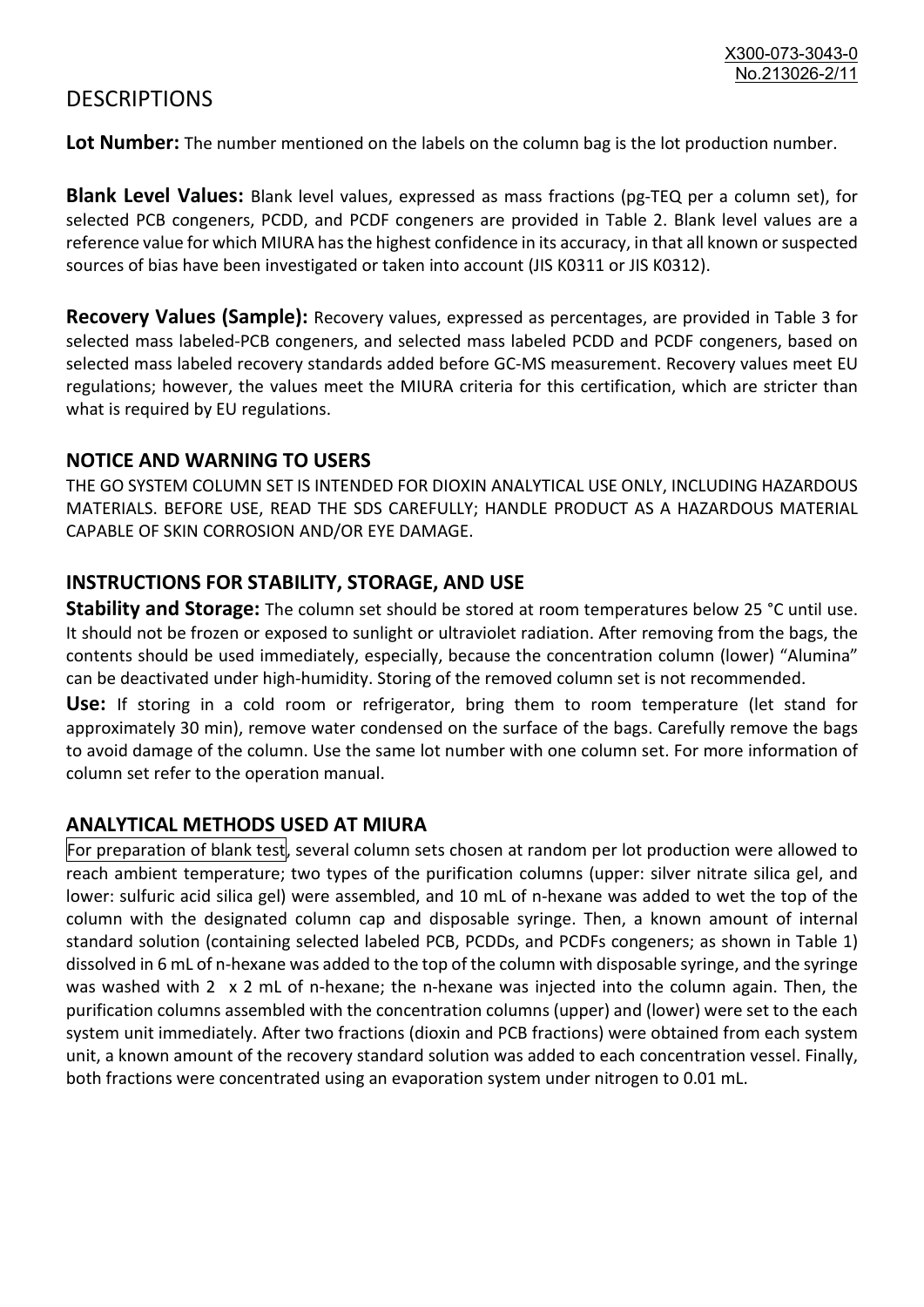X300-073-3043-0 No.213026-3/

| Compounds                          | Standard                      | Maker Code     | Maker                           | <b>Diluted</b><br>Concentration |
|------------------------------------|-------------------------------|----------------|---------------------------------|---------------------------------|
|                                    | Internal Standard             | DF-SS-A        |                                 |                                 |
| PCDDs and PCDFs,<br><b>DL-PCBs</b> | <b>Internal Standard</b>      | DFP-LCS-B      |                                 |                                 |
|                                    | Recovery (Surrogate) Standard | DF-IS-J        | Wellington<br>Laboratories Inc. | $10$ ng/mL<br>in decane         |
| <b>NDL-PCBs</b>                    | Internal Standard             | <b>MBP-28</b>  |                                 |                                 |
|                                    |                               | <b>MBP-52</b>  |                                 |                                 |
|                                    |                               | MBP-101        |                                 |                                 |
|                                    |                               | <b>MBP-138</b> |                                 |                                 |
|                                    |                               | MBP-153        |                                 |                                 |
|                                    | Recovery (Surrogate) Standard | <b>MBP-19</b>  |                                 |                                 |
|                                    |                               | <b>MBP-70</b>  |                                 |                                 |
|                                    |                               | <b>MBP-111</b> |                                 |                                 |
|                                    |                               | MBP-162        |                                 |                                 |
|                                    |                               | <b>MBP-178</b> |                                 |                                 |

Table 1. Standard solutions used for recovery tests.

The concentrated dioxin fraction was analyzed using gas chromatography / high resolution mass spectrometry (GC/HRMS) operated in electron impact (EI) mode. A 0.25 mm ID × 60 m fused silica capillary (BPX-DXN, TRAJAN) was used. The concentrated PCB fraction was analyzed using GC/HRMS operated in EI mode. A 0.25 mm ID × 60 m fused silica capillary (HT8-PCB, TRAJAN) was used. All injections were 2 μL using a splitless inlet. The results, blank level values, are provided in Table 2. The chromatograms of each compounds are shown at page 6 and after. Furthermore, the dioxin and PCB fractions were analyzed using gas chromatography / low resolution mass spectrometry operated in total ion scan (m/z 50 to 500) mode, to confirm if interferences may affect determination of target compounds by GC/HRMS are included in the fractions, the chromatograms are not shown here.

For the recovery test (sample), The sunflower seed oil from Helianthus annuus (S5007-1L, Sigma Aldrich) was dissolved in 2 mL of n-hexane. A known amount of the internal standard solution was added to the flask, mixed, and allowed to equilibrate. First, several column sets chosen at random per lot production were allowed to reach ambient temperature; the purification columns (upper) and (lower) were assembled. 10 mL of n-hexane was added to wet the top of the column with the designated column cap and disposable syringe. Then, the sample with the internal standard was injected into the top of the column with the disposable syringe, and the syringe was washed with 2 x 2 mL of n-hexane; the n-hexane was injected into the column again. The purification column was assembled with the concentration column (upper) and (lower), and set to the each system unit immediately. After obtaining two fractions from the system unit, the dioxin and PCB fractions were concentrated using an evaporation system under nitrogen to approximately 0.01 mL. After the addition of a known amount of recovery standard solution, the both fractions were concentrated to 0.02 mL; then dioxin and PCB in each fractions were analyzed using GC/HRMS as mentioned above test. The inspection results is displayed in Table 3.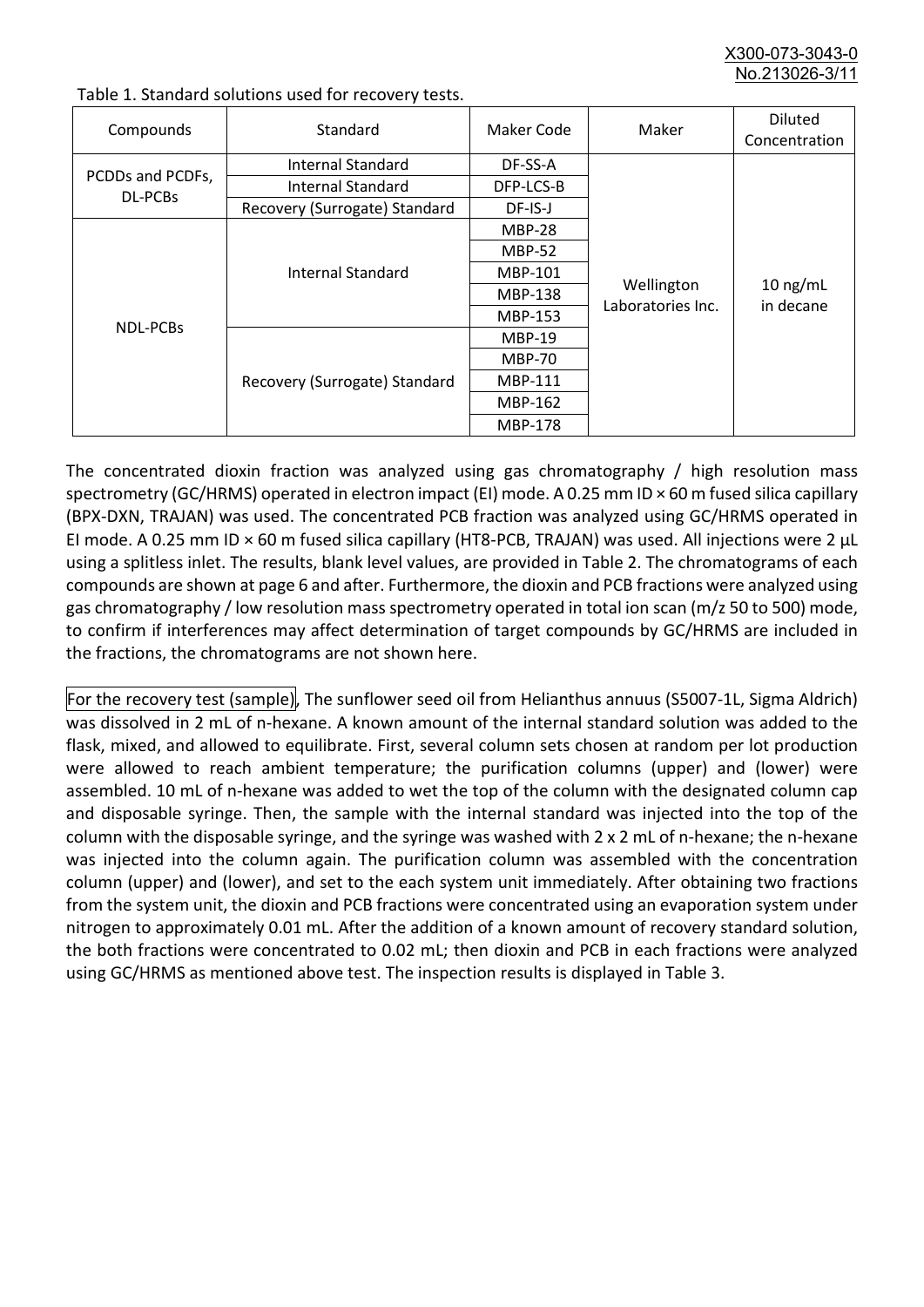X300-073-3043-0 No.213026-4/11

|  |  | Table 2 Blank levels of dioxins (PCDDs/PCDFs and DL-PCBs) and NDL-PCBs per column set. |
|--|--|----------------------------------------------------------------------------------------|
|--|--|----------------------------------------------------------------------------------------|

| able 2 Diarik levels of dioxins (FCDD3/FCDF3 and DL-FCD3) and NDL-FCD3 per column set.<br>Congener | Concentration | LOQ       | <b>LOD</b> | $S/N=3$   | TEQ*      |
|----------------------------------------------------------------------------------------------------|---------------|-----------|------------|-----------|-----------|
|                                                                                                    | pg/column     | pg/column | pg/column  | pg/column | pg/column |
| 2,3,7,8-TeCDD                                                                                      | <b>ND</b>     | 0.29      | 0.09       | 0.08      | 0.09      |
| 1,2,3,7,8-PeCDD                                                                                    | <b>ND</b>     | 0.30      | 0.09       | 0.06      | 0.09      |
| 1,2,3,4,7,8-HxCDD                                                                                  | <b>ND</b>     | 0.8       | 0.2        | 0.07      | 0.02      |
| 1,2,3,6,7,8-HxCDD                                                                                  | <b>ND</b>     | 0.7       | 0.2        | 0.08      | 0.02      |
| 1,2,3,7,8,9-HxCDD                                                                                  | <b>ND</b>     | 0.8       | 0.2        | 0.08      | 0.02      |
| 1,2,3,4,6,7,8-HpCDD                                                                                | <b>ND</b>     | 1.3       | 0.4        | 0.1       | 0.004     |
| <b>OCDD</b>                                                                                        | <b>ND</b>     | 1.9       | 0.6        | 0.1       | 0.00018   |
| 2,3,7,8-TeCDF                                                                                      | <b>ND</b>     | 0.9       | 0.3        | 0.07      | 0.03      |
| 1,2,3,7,8-PeCDF                                                                                    | <b>ND</b>     | 0.8       | 0.2        | 0.08      | 0.006     |
| 2,3,4,7,8-PeCDF                                                                                    | <b>ND</b>     | 0.5       | 0.2        | 0.08      | 0.06      |
| 1,2,3,4,7,8-HxCDF                                                                                  | <b>ND</b>     | 0.6       | 0.2        | 0.07      | 0.02      |
| 1,2,3,6,7,8-HxCDF                                                                                  | <b>ND</b>     | 0.9       | 0.3        | 0.07      | 0.03      |
| 1,2,3,7,8,9-HxCDF                                                                                  | <b>ND</b>     | 0.6       | 0.2        | 0.07      | 0.02      |
| 2,3,4,6,7,8-HxCDF                                                                                  | <b>ND</b>     | 0.6       | 0.2        | 0.06      | 0.02      |
| 1,2,3,4,6,7,8-HpCDF                                                                                | <b>ND</b>     | 1.0       | 0.3        | 0.05      | 0.003     |
| 1,2,3,4,7,8,9-HpCDF                                                                                | <b>ND</b>     | 1.1       | 0.3        | 0.07      | 0.003     |
| <b>OCDF</b>                                                                                        | <b>ND</b>     | 2.0       | 0.6        | 0.1       | 0.00018   |
| #81 (3,4,4',5-TeCB)                                                                                | <b>ND</b>     | 0.7       | 0.2        | 0.04      | 0.00006   |
| #77 (3,3',4,4'-TeCB)                                                                               | <b>ND</b>     | 1.5       | 0.5        | 0.04      | 0.00005   |
| #126 (3,3',4,4',5-PeCB)                                                                            | <b>ND</b>     | 0.4       | 0.1        | 0.09      | 0.01      |
| #169 (3,3',4,4',5,5'-HxCB)                                                                         | <b>ND</b>     | 0.9       | 0.3        | 0.1       | 0.009     |
| #123 (2',3,4,4',5-PeCB)                                                                            | <b>ND</b>     | 0.4       | 0.1        | 0.06      | 0.000003  |
| #118 (2,3',4,4',5-PeCB)                                                                            | <b>ND</b>     | 0.7       | 0.2        | 0.06      | 0.000006  |
| #105 (2,3,3',4,4'-PeCB)                                                                            | <b>ND</b>     | 0.4       | 0.1        | 0.06      | 0.000003  |
| #114 (2,3,4,4',5-PeCB)                                                                             | <b>ND</b>     | 0.6       | 0.2        | 0.05      | 0.000006  |
| #167 (2,3',4,4',5,5'-HxCB)                                                                         | <b>ND</b>     | 0.4       | 0.1        | 0.05      | 0.000003  |
| #156 (2,3,3',4,4',5-HxCB)                                                                          | <b>ND</b>     | 0.5       | 0.1        | 0.05      | 0.000003  |
| #157 (2,3,3',4,4',5'-HxCB)                                                                         | <b>ND</b>     | 0.6       | 0.2        | 0.05      | 0.000006  |
| #189 (2,3,3',4,4',5,5'-HpCB)                                                                       | <b>ND</b>     | 0.4       | 0.1        | 0.04      | 0.000003  |
| #28 (2,4,4'-TrCB)                                                                                  | 1.5           | 0.4       | 0.1        | 0.06      |           |
| #52 (2,2',5,5'-TeCB)                                                                               | 0.7           | 0.3       | 0.1        | 0.08      |           |
| #101 (2,2',4,5,5'-PeCB)                                                                            | <b>ND</b>     | 0.4       | 0.1        | 0.07      |           |
| #138 (2,2',3,4,4',5'-HxCB)                                                                         | <b>ND</b>     | 0.6       | 0.2        | 0.06      |           |
| #153 (2,2',4,4',5,5'-HxCB)                                                                         | <b>ND</b>     | 1.1       | 0.3        | 0.06      |           |
| #180 (2,2',3,4,4',5,5'-HpCB)                                                                       | <b>ND</b>     | 0.6       | 0.2        | 0.07      |           |

\* TEQ: Toxicity Equivalents (are applied WHO-TEF(2006))

- 1. The figures in the parentheses in the concentration of actual measurement denote the concentration of the LOD or more and less than the LOQ.
- 2. ND in the concentration of actual measurement denotes less than the LOD.
- 3. TEQ are calculated with an actual measurement which is the concentration of the LOQ or more, and an actual measurement which is the concentration of the LOD or more and less than the LOQ, respectively. For values less than the LOD, TEQ are calculated with the LOD.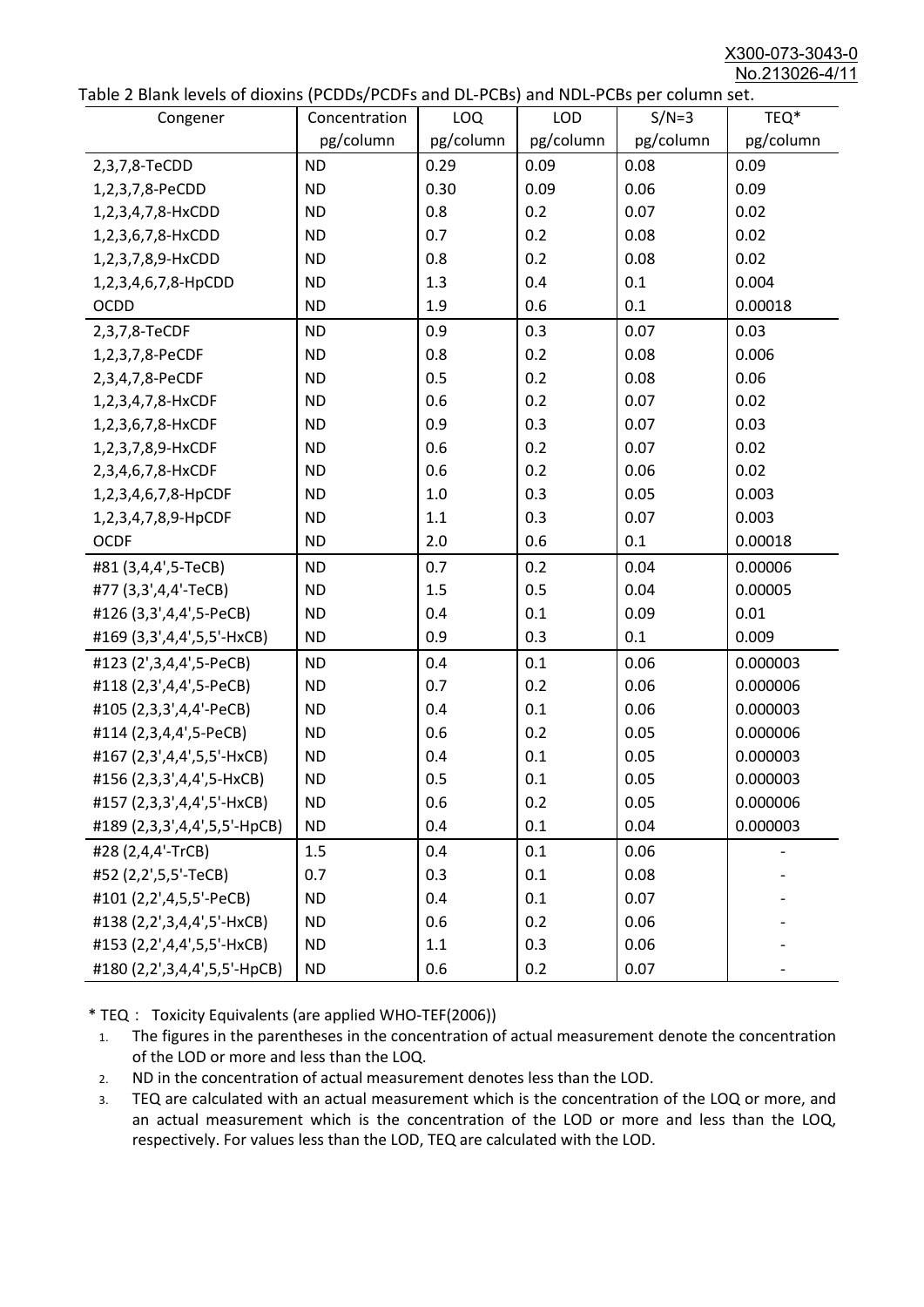| uwic J.<br>Recoveries of fabeled internal standar<br>Congener | Sample |
|---------------------------------------------------------------|--------|
| 2,3,7,8-TeCDD                                                 | 74 %   |
| 1,2,3,7,8-PeCDD                                               | 84 %   |
| 1,2,3,4,7,8-HxCDD                                             | 84 %   |
| 1,2,3,6,7,8-HxCDD                                             | 87%    |
| 1,2,3,7,8,9-HxCDD                                             | 79 %   |
| 1,2,3,4,6,7,8-HpCDD                                           | 81%    |
| <b>OCDD</b>                                                   | 79%    |
| 2,3,7,8-TeCDF                                                 | 83%    |
| 1,2,3,7,8-PeCDF                                               | 89%    |
| 2,3,4,7,8-PeCDF                                               | 93 %   |
| 1,2,3,4,7,8-HxCDF                                             | 84 %   |
| 1,2,3,6,7,8-HxCDF                                             | 82 %   |
| 1,2,3,7,8,9-HxCDF                                             | 87%    |
| 2,3,4,6,7,8-HxCDF                                             | 88%    |
| 1,2,3,4,6,7,8-HpCDF                                           | 83%    |
| 1,2,3,4,7,8,9-HpCDF                                           | 79 %   |
| <b>OCDF</b>                                                   | 80%    |
| #81 (3,4,4',5-TeCB)                                           | 80%    |
| #77 (3,3',4,4'-TeCB)                                          | 81%    |
| #126 (3,3',4,4',5-PeCB)                                       | 84 %   |
| #169 (3,3',4,4',5,5'-HxCB)                                    | 84 %   |
| #123 (2',3,4,4',5-PeCB)                                       | 93 %   |
| #118 (2,3',4,4',5-PeCB)                                       | 89%    |
| #105 (2,3,3',4,4'-PeCB)                                       | 94 %   |
| #114 (2,3,4,4',5-PeCB)                                        | 100 %  |
| #167 (2,3',4,4',5,5'-HxCB)                                    | 102 %  |
| #156 (2,3,3',4,4',5-HxCB)                                     | 101 %  |
| #157 (2,3,3',4,4',5'-HxCB)                                    | 103 %  |
| #189 (2,3,3',4,4',5,5'-HpCB)                                  | 86 %   |
| #28 (2,4,4'-TrCB)                                             | 93 %   |
| #52 (2,2',5,5'-TeCB)                                          | 97%    |
| #101 (2,2',4,5,5'-PeCB)                                       | 108 %  |
| #138 (2,2',3,4,4',5'-HxCB)                                    | 118 %  |
| #153 (2,2',4,4',5,5'-HxCB)                                    | 116 %  |
| #180 (2,2',3,4,4',5,5'-HpCB)                                  | 96 %   |

Table 3. Recoveries of labeled internal standards.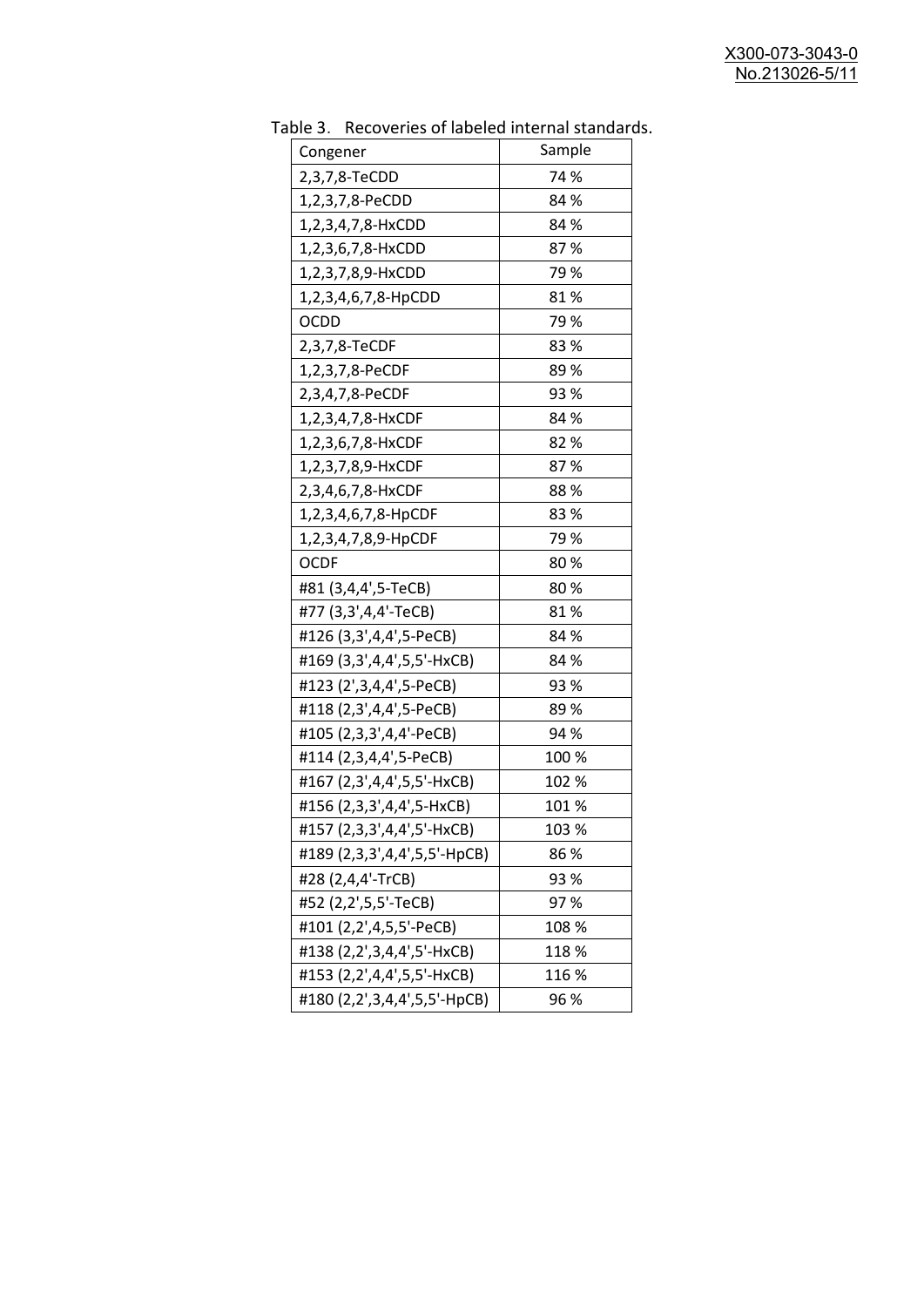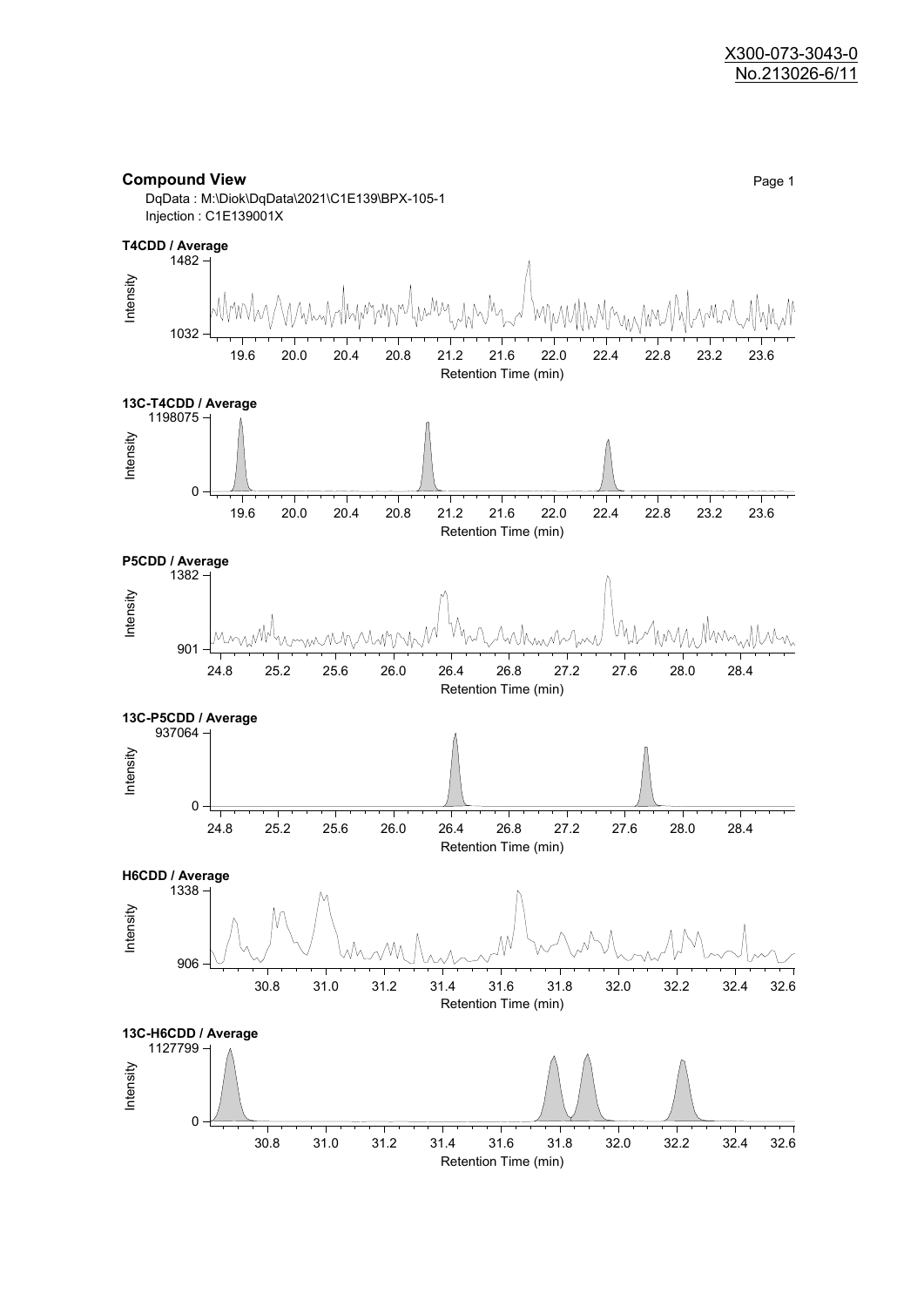#### X300-073-3043-0 No.213026-7/11

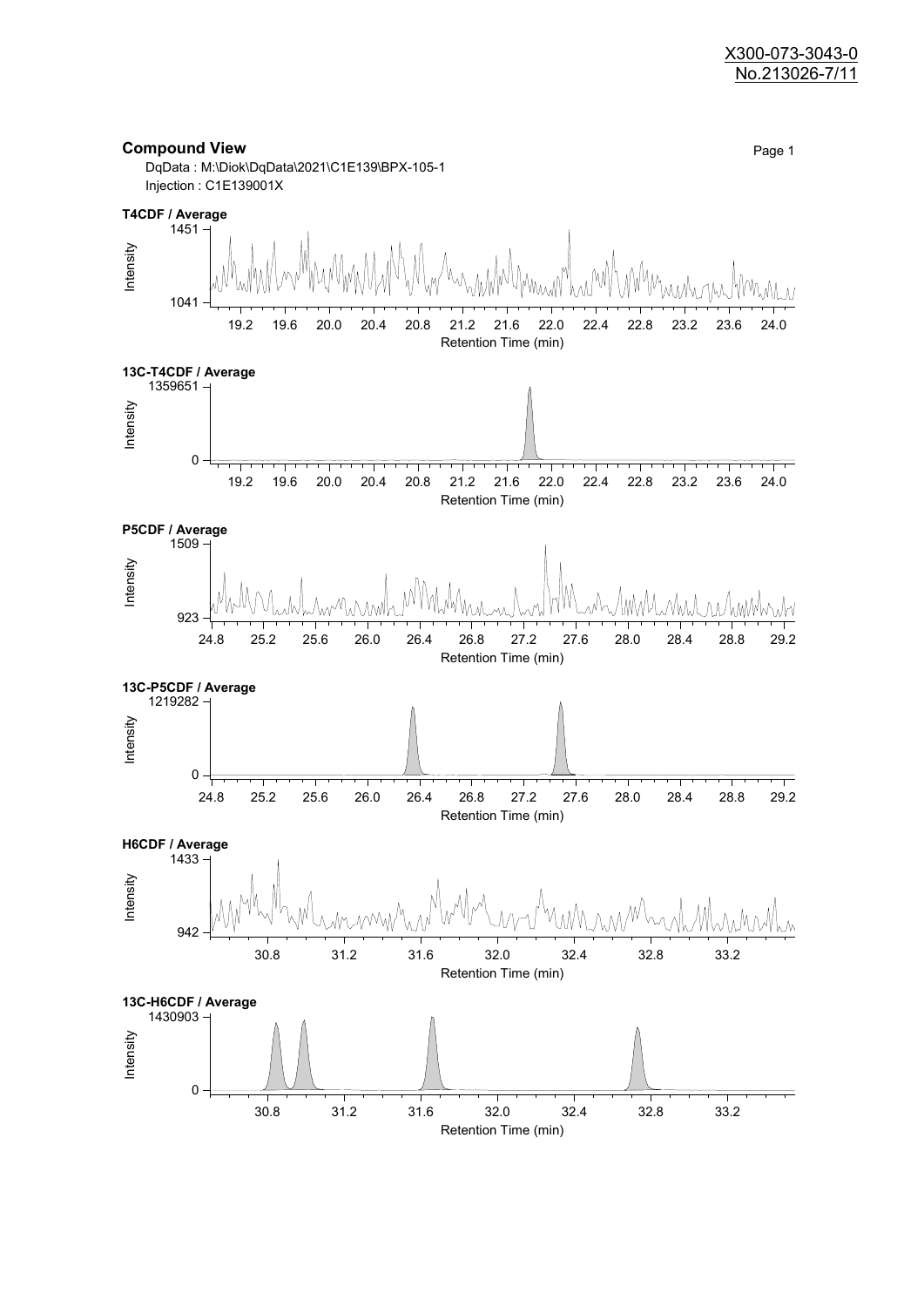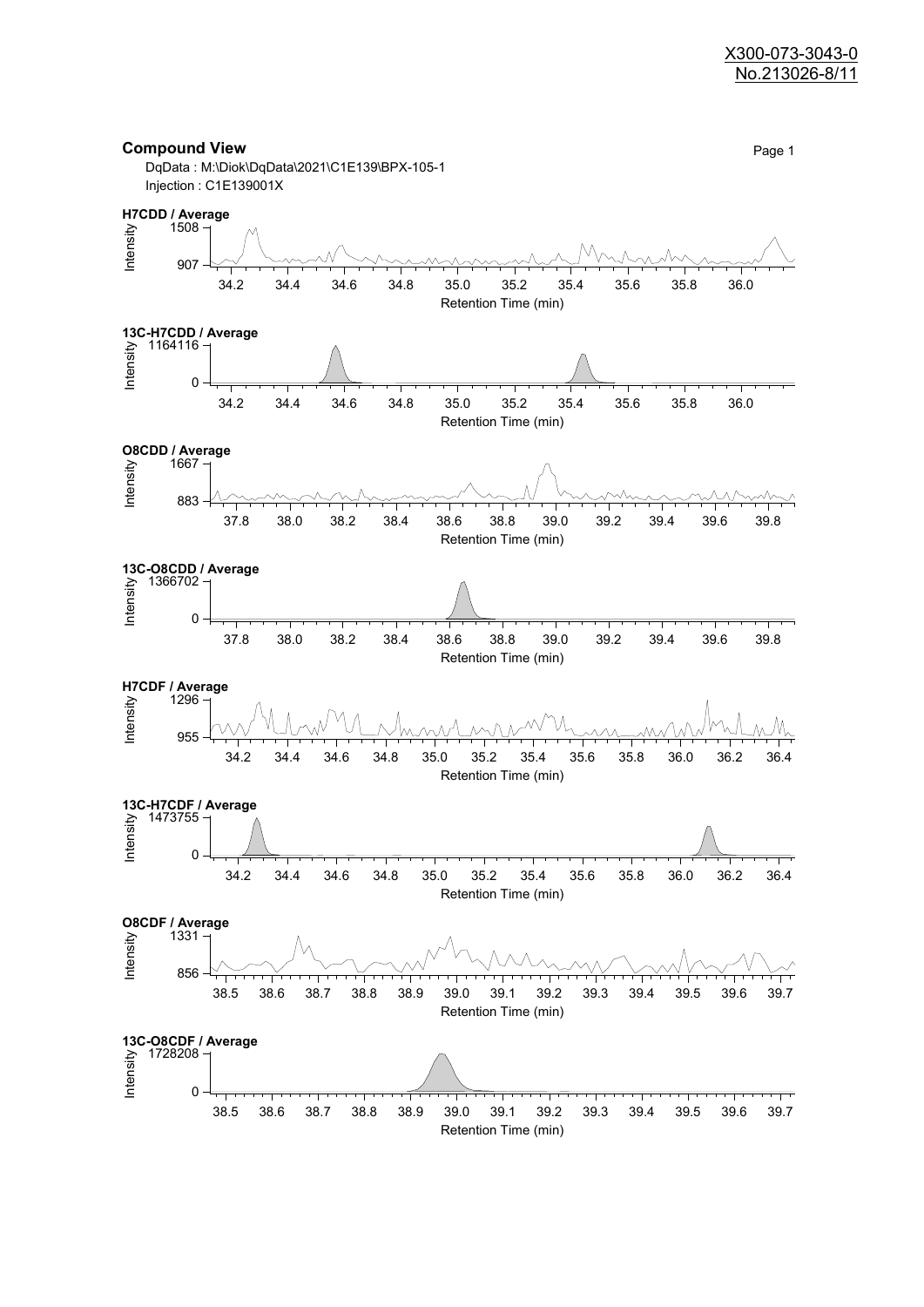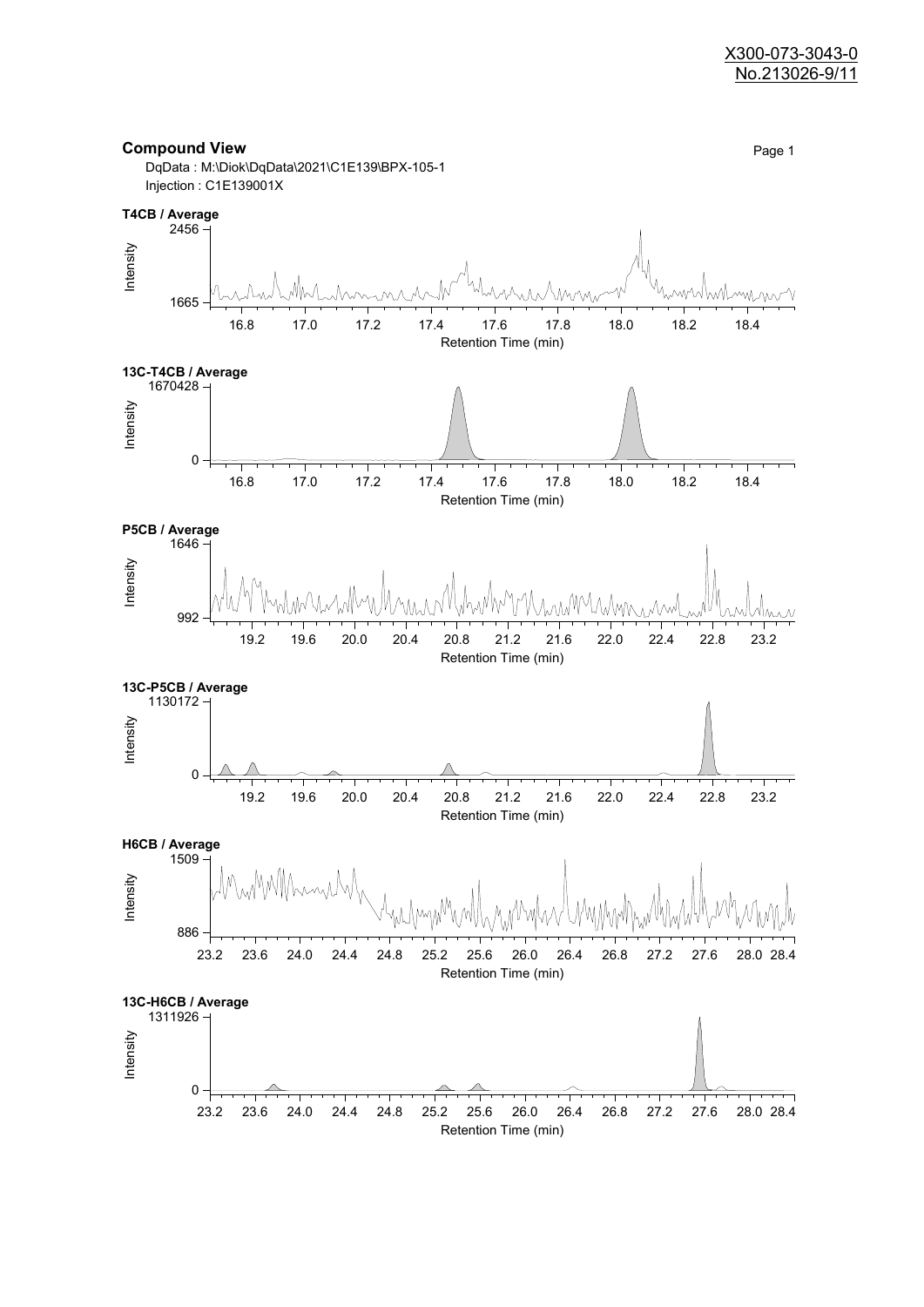